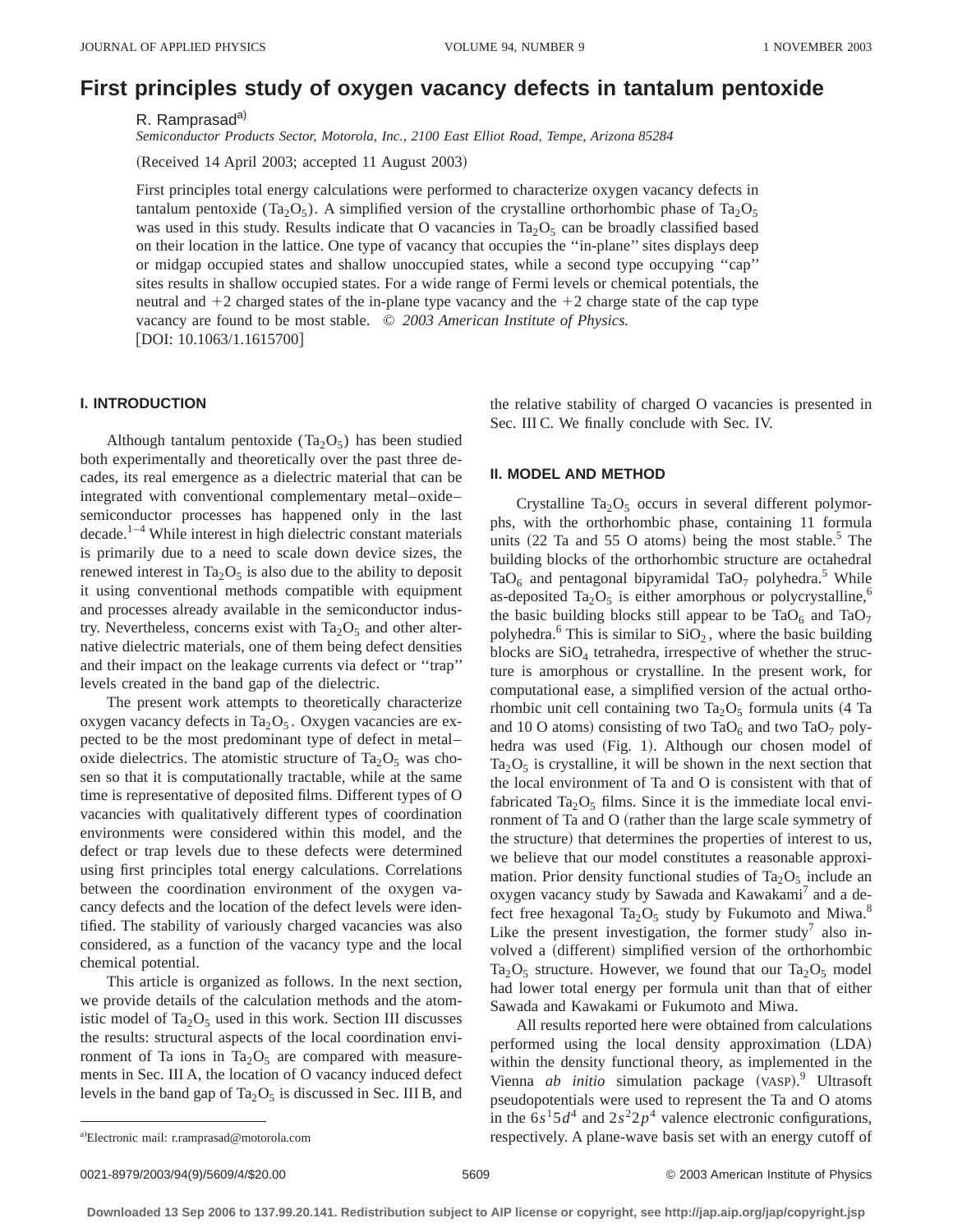

FIG. 1. Schematic of the Ta<sub>2</sub>O<sub>5</sub> structure used in the present calculation, with the rectangle highlighting the unit cell. Also shown are perspective views of the TaO<sub>7</sub> (top, right) and TaO<sub>6</sub> (bottom, right) building blocks, with the in-plane and cap site O locations explicitly identified. The four symmetry-inequivalent atoms are labeled within the unit cell, with labels 1 and 2 denoting cap sites and labels 3 and 4 denoting in-plane sites. Oxygen vacancy calculations were performed with twice the size of the bulk unit cell, with the two unit cells stacked along the *z* axis.

29 Ry for the wave function and 68 Ry for the electron density was used. Defect free bulk  $Ta_2O_5$  calculations were performed with 12 k points in the irreducible wedge of the Brillouin zone  $(IBZ)$ ; increasing the number of k points was found to have negligible effects on both the structure and the total energy. The structure used for the oxygen vacancy calculations was twice the size of the bulk unit cell and contained 8 Ta and 19 O atoms; 8 k points were used in the IBZ. Further doubling the size of the unit cell for the O vacancy calculation had negligible effects on the vacancy formation energy. All calculations involved relaxation of the atomic positions until the forces on each atom were below 0.04 eV/A. A limited number of initial calculations were performed using the generalized gradient approximation (GGA); the relative energy trends for defect structures were identical to that obtained using the LDA method. Owing to this consistency, and the facts that the GGA does not provide a systematic correction to the LDA results for band energies, that the deficiencies of the LDA are better understood, and that we are primarily interested in general trends in this work, all subsequent calculations were performed using the LDA.

The Ta<sub>2</sub>O<sub>5</sub> band gap and energies of oxygen vacancy induced defect states in the band gap were calculated using total energy results of separate neutral,  $+1$  and  $-1$  charged calculations as described earlier.<sup>10</sup> The band gap ( $E_{\text{gap}}$ ) was determined as

$$
E_{\rm gap} = E(\text{per}, -1) + E(\text{per}, +1) - 2E(\text{per}, 0),\tag{1}
$$

where  $E(\text{per}, q)$  is the total energy per supercell of the defect-free structure with charge  $q$ .<sup>11</sup> The calculated band gap using the above formula for  $Ta_2O_5$  was 2.43 eV, while the experimental value is 4.0 eV.<sup>4</sup> Sawada and Kawakami<sup>7</sup> calculate a value of 2.3 eV for the band gap. Such a discrepancy between calculated and measured values is to be expected when the LDA is used. All energies in the band gap were then scaled by  $\kappa$ , the ratio of the experimental to the theoretical values of the band gap ( $\kappa=1.65$  in our case). The states in the band gap created due to oxygen vacancies are determined from the ionization potential  $(\text{IP})$  and the electron affinities (EA) determined relative to the valence band maximum as

$$
IP = \kappa \cdot [E(\text{per}, +1) - E(D, +1) - E(\text{per}, 0) + E(D, 0)],
$$
  
(2)  

$$
EA = \kappa \cdot [E(\text{per}, +1) - E(D, 0) - E(\text{per}, 0) + E(D, -1)],
$$
  
(3)

where  $E(D,q)$  is the total energy per supercell with charge  $q$ containing an oxygen vacancy.<sup>11</sup> The above procedure is identical to the one adopted by Foster *et al.*<sup>10</sup> except that we scale our defect energies by  $\kappa$  rather than rigidly shift the bottom of the conduction band by the difference between the experimental and theoretical band gaps. While both scaling procedures are *ad hoc*, we believe that ours is more realistic; by construction, the approach of Foster *et al.* is incapable of resulting in defect levels close to the conduction band minimum by less than the difference between the experimental and theoretical band gaps.

The stability of charged systems relative to their neutral counterparts is determined by evaluating the difference between  $E(D,q) + \mu q$  and  $E(D,0)$ , where  $\mu$  is the electronic chemical potential.<sup>12</sup> The electronic chemical potential close to, say, a metal–dielectric interface is determined by the Fermi level  $(E_F)$  of the metal. The relative total energy of the charged vacancy supercell with respect to the corresponding neutral system is thus given as  $E(D,q) + qE_F$  $-E(D,0)$ . Since it is convenient to reference  $E_F$  to the valence band maximum  $(E_V)$  of the dielectric, the relative total energy after correcting for the LDA underestimation of the band gap is given by

$$
E^{\text{rel}}(D,q) = E(D,q) + qE_V - E(D,0) + q(E_F - E_V)/\kappa
$$
  
=  $E(D,q) + q[E(\text{per},0) - E(\text{per},+1)]$   
 $- E(D,0) + q(E_F - E_V)/\kappa.$  (5)

 $E^{\text{rel}}(D,q)$  is typically plotted as a function of  $(E_F-E_V)$  for various charge states, and all other quantities appearing in the earlier equation are determined from charged and neutral supercell calculations.

### **III. RESULTS AND DISCUSSION**

# A. Local environment of Ta ions in Ta<sub>2</sub>O<sub>5</sub>

The optimal orthorhombic unit cell dimensions for our defect free  $Ta_2O_5$  model system was determined to be 7.13, 6.03, and 3.82 Å along the *x*, *y*, and *z* axes (according to the axes definition of Fig. 1). The optimized coordinates of all 14 atoms in the unit cell are listed in Table I. The nearest neighbor Ta–O bond lengths for the TaO<sub>6</sub> and TaO<sub>7</sub> polyhedra calculated here are in the 1.98–2.00 and 1.92–2.56 Å ranges, respectively, in good agreement with those observed for the actual orthorhombic crystal structure.<sup>5</sup> More significantly, the nearest neighbor Ta–O distances observed in amorphous  $Ta_2O_5$  films formed under typical deposition conditions is  $2.05-2.06$  Å, and the average coordination number (defined as the number of O atoms directly bonded to a Ta atom) of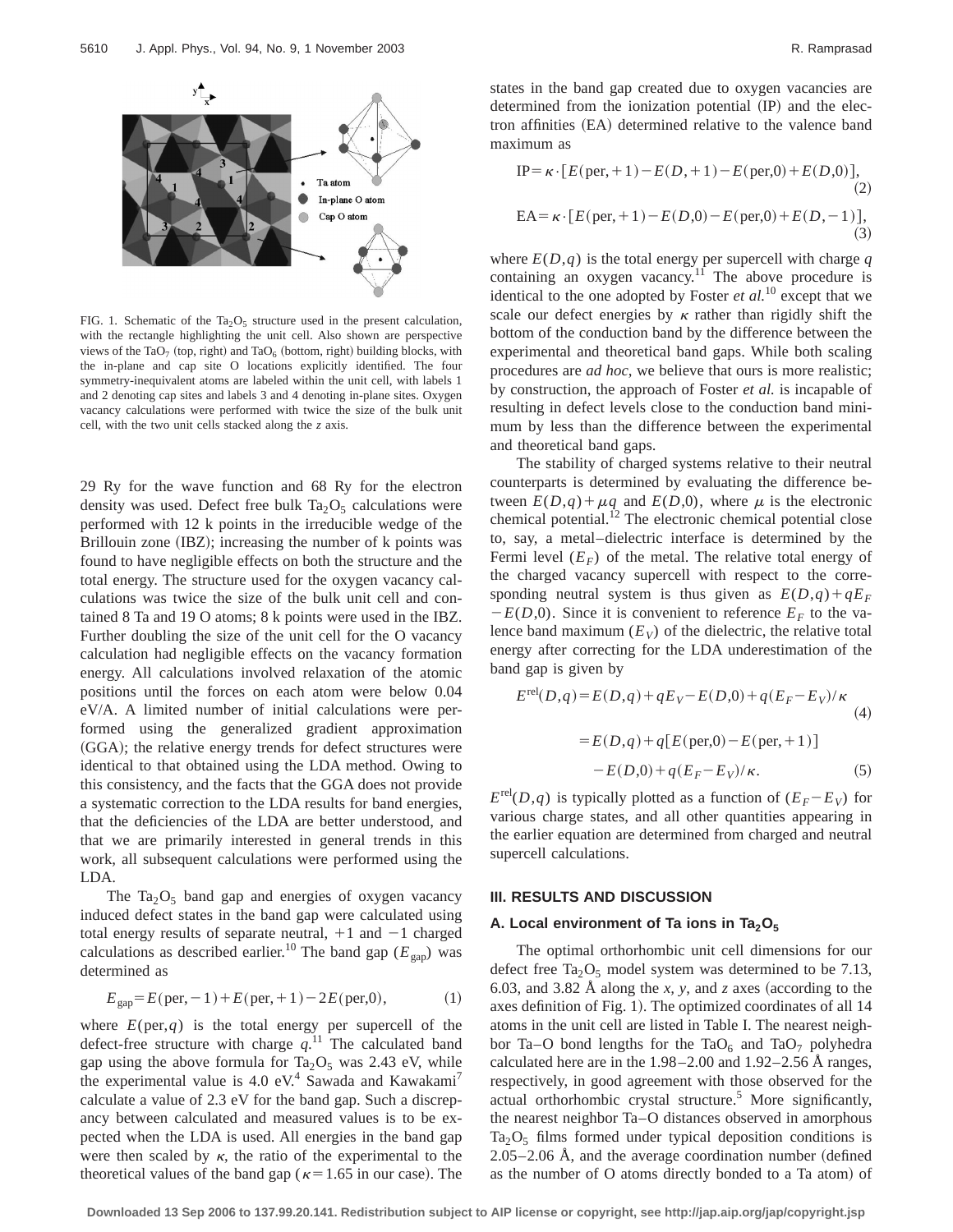TABLE I. Atomic coordinates, in lattice units, of all 14 atoms in the defectfree Ta<sub>2</sub>O<sub>5</sub> unit cell as per the axes definition of Fig. 1.

| Atom type | $x$ coordinate | <i>v</i> coordinate | z coordinate |
|-----------|----------------|---------------------|--------------|
| Ta        | 0.000          | 0.000               | 0.000        |
| Ta        | 0.500          | 0.000               | 0.000        |
| Ta        | 0.250          | 0.456               | 0.000        |
| Ta        | 0.750          | 0.539               | 0.000        |
| O         | 0.000          | 0.991               | 0.500        |
| $\Omega$  | 0.500          | 0.991               | 0.500        |
| $\Omega$  | 0.250          | 0.429               | 0.500        |
| $\Omega$  | 0.750          | 0.556               | 0.500        |
| O         | 0.059          | 0.679               | 0.000        |
| О         | 0.251          | 0.117               | 0.000        |
| O         | 0.564          | 0.308               | 0.000        |
| $\Omega$  | 0.444          | 0.679               | 0.000        |
| O         | 0.751          | 0.872               | 0.000        |
| O         | 0.939          | 0.308               | 0.000        |

such films turns out to be  $6.1-7.8$ .<sup>6</sup> Thus, the local coordination environment of Ta in the present model is consistent with that for amorphous  $Ta_2O_5$  films, justifying the present approach for calculating properties that are largely determined by the local bonding environment.

#### **B. O vacancy induced defect states**

We next focus on the energetic location of defect levels created due to O vacancies. Based on the local environment, we classify O atomic and vacancy sites into the two types shown in Fig. 1: ''in-plane'' sites that form the base of the pentagon or the quadrilateral of the polyhedra, and ''cap'' sites that cap the basal planes of the polyhedra. For the chosen model of  $Ta_2O_5$ , two distinct symmetry-inequivalent cap sites (labeled as 1 and 2 in Fig. 1) and two distinct in-plane sites (labeled as  $3$  and  $4$ ) are present. As we will see, the cap and in-plane types of vacancies display qualitatively different behavior. Lattice relaxations due to creation of in-plane type vacancies are expected to occur more easily than those due to cap type vacancies, as the in-plane O atoms are shared by three polyhedra, while the cap O atoms are shared only by 2.

Creation of a neutral O vacancy in metal oxides leaves behind two electrons localized close to the vacancy location. In Ta<sub>2</sub>O<sub>5</sub>, as in many other oxides,<sup>10,13</sup> these electrons occupy the lower of two energy states created at the band gap  $($ the bonding orbital $)$ , with the upper state  $($ the antibonding orbital) completely empty. Thus, the occupied and the unoccupied state energies are essentially the IP and EA, respectively, defined in the previous section and are displayed in Fig. 2 for the two distinct in-plane and the two distinct cap site vacancies both before and after relaxation of the lattice. Also shown at the bottom of the plot are the relaxed vacancy formation energies calculated relative to an isolated oxygen atom, and the site labels indicating the location of each vacancy.

The following observations can be made: (i) in-plane type vacancies result in occupied levels at the midgap energy range and shallow unoccupied levels; (ii) cap type vacancies display shallow occupied states and the unoccupied states buried in the conduction band; (iii) lattice relaxations can



FIG. 2. Occupied and unoccupied in-plane and cap site O vacancy induced defect states, before and after lattice relaxation. Results for two vacancies of each type are shown. One of the in-plane vacancies (site label 3) is shared by 2 TaO<sub>6</sub> and 1 TaO<sub>7</sub> polyhedra, where as the second in-plane vacancy (site label 4) is shared by 1 TaO<sub>6</sub> and 2 TaO<sub>7</sub> polyhedra. One of the cap site vacancies (site label 1) is shared by 2  $TaO<sub>7</sub>$  polyhedra where as the other (site label 2) is shared by 2  $TaO<sub>6</sub>$  polyhedra. Vacancy formation energies calculated relative to an isolated oxygen atom, and the site labels indicating the location of each vacancy, are listed below the energy level diagram. All defect state energies are referenced to the top of the valence band, and shifted to reflect the experimental band gap of 4.0 eV.

cause shifts of up to 0.6 eV, specially in the case of occupied levels; and (iv) the vacancy formation energies (shown at the bottom of Fig. 2) of in-plane vacancies are in general lower than those of cap vacancies. Observations (i) and (ii) are consistent with photoemission measurements made by Fleming *et al.*, <sup>4</sup> where features in the emission spectra due to midgap and shallow states can be clearly seen. Sawada and Kawakami<sup>7</sup> consider only one O vacancy in their work. Although they do not state it explicitly, it is clear from their Fig. 6 that their's is an in-plane type vacancy which displays an occupied state 0.8 eV below the conduction band minimum. After correcting for the LDA band gap underestimation, this value increases to about 1.4 eV, consistent with our result for the in-plane type vacancy with site label 4.

### **C. Relative stability of charged vacancies**

The stability of a charge state of a vacancy is determined by the position of the vacancy induced defect levels with respect to the local chemical potential. For vacancies close to the metal–insulator interface, the local chemical potential is largely determined by the metal Fermi level. Figure 3 displays the relative total energies of one of the in-plane (site label 4) and one of the cap (site label 1) vacancies in different charge states as a function of the local chemical potential or Fermi energy, relative to the valence band minimum of  $Ta<sub>2</sub>O<sub>5</sub>$ . The lattice structure for each charge state was completely relaxed. In each case, the total energy is referenced to that of the neutral vacancy.